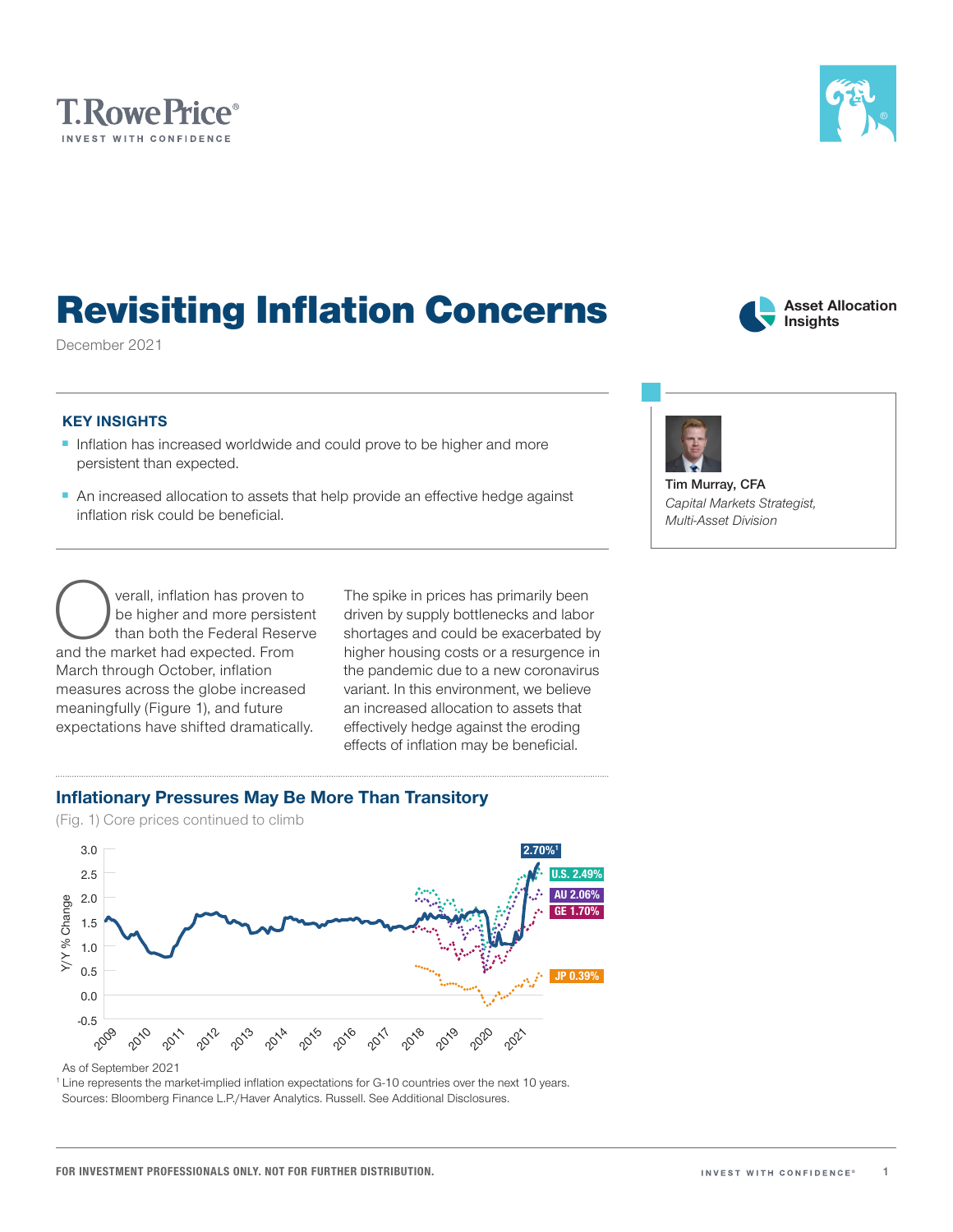# TIPS Could Offer More Ballast Given Lower Correlation<sup>1</sup> to Equities

(Fig. 2) TIPS have had a lower correlation to the S&P 500 Index than commodities



15 years ended November 2021, monthly data.

Source: Standard & Poor's, Goldman Sachs, Bloomberg Finance L.P. See Additional Disclosures.

<sup>1</sup> Correlation measures how one asset class, style or individual group may be related to another. A perfect positive correlation means that the correlation coefficient is exactly 1. This implies that as one security moves, either up or down, the other security moves in lockstep, in the same direction. A perfect negative correlation means that two assets move in opposite directions, while a zero correlation implies no relationship at all.

> Historically, commodities and stocks in commodity-related sectors—including energy and industrials—have generated strong gains during periods of high inflation. However, although commodity prices have surged this year, their upward trend has reversed sharply over the past month. Further upside may be limited given notable headwinds, including fading demand for industrial metals due to slowing industrial production in China. Also, even as U.S. oil rig counts rapidly increase, the U.S., and potentially China, plan to release strategic oil reserves, which could help to alleviate the oil demand and supply imbalance.

For investors seeking to hedge inflation risk, inflation-linked bonds such as U.S. Treasury inflation protected securities (TIPS) could offer an alternate option.

TIPS are indexed to an inflation gauge to mitigate an investor's risk from the decline in purchasing power typically caused by inflation. A review of monthly returns over a rolling 10-year period shows that, historically, short-maturity TIPS consistently have had a lower correlation to the S&P 500 Index than commodities (Figure 2), and may, therefore, provide better diversification benefits. Both commodities and commodities-related equities have also historically been much more volatile than TIPS.

As a result, our Asset Allocation Committee recently increased the allocation to TIPS, as they could, in our view, offer an attractive hedge against inflation and also help to mitigate overall portfolio risk.

### Additional Disclosures

London Stock Exchange Group plc and its group undertakings (collectively, the "LSE Group"). © LSE Group 2021. FTSE Russell is a trading name of certain of the LSE Group companies. Russell® is a trademark of the relevant LSE Group companies and is used by any other LSE Group company under license. All rights in the FTSE Russell indexes or data vest in the relevant LSE Group company which owns the index or the data. Neither LSE Group nor its licensors accept any liability for any errors or omissions in the indexes or data and no party may rely on any indexes or data contained in this communication. No further distribution of data from the LSE Group is permitted without the relevant LSE Group company's express written consent. The LSE Group does not promote, sponsor or endorse the content of this communication. The LSE Group is not responsible for the formatting or configuration of this material or for any inaccuracy in T. Rowe Price Associates' presentation thereof.

Copyright © 2021, S&P Global Market Intelligence (and its affiliates, as applicable). Reproduction of any information, data or material, including ratings ("Content") in any form is prohibited except with the prior written permission of the relevant party. Such party, its affiliates and suppliers ("Content Providers") do not guarantee the accuracy, adequacy, completeness, timeliness or availability of any Content and are not responsible for any errors or omissions (negligent or otherwise), regardless of the cause, or for the results obtained from the use of such Content. In no event shall Content Providers be liable for any damages, costs, expenses, legal fees, or losses (including lost income or lost profit and opportunity costs) in connection with any use of the Content. A reference to a particular investment or security, a rating or any observation concerning an investment that is part of the Content is not a recommendation to buy, sell or hold such investment or security, does not address the suitability of an investment or security and should not be relied on as investment advice. Credit ratings are statements of opinions and are not statements of fact.